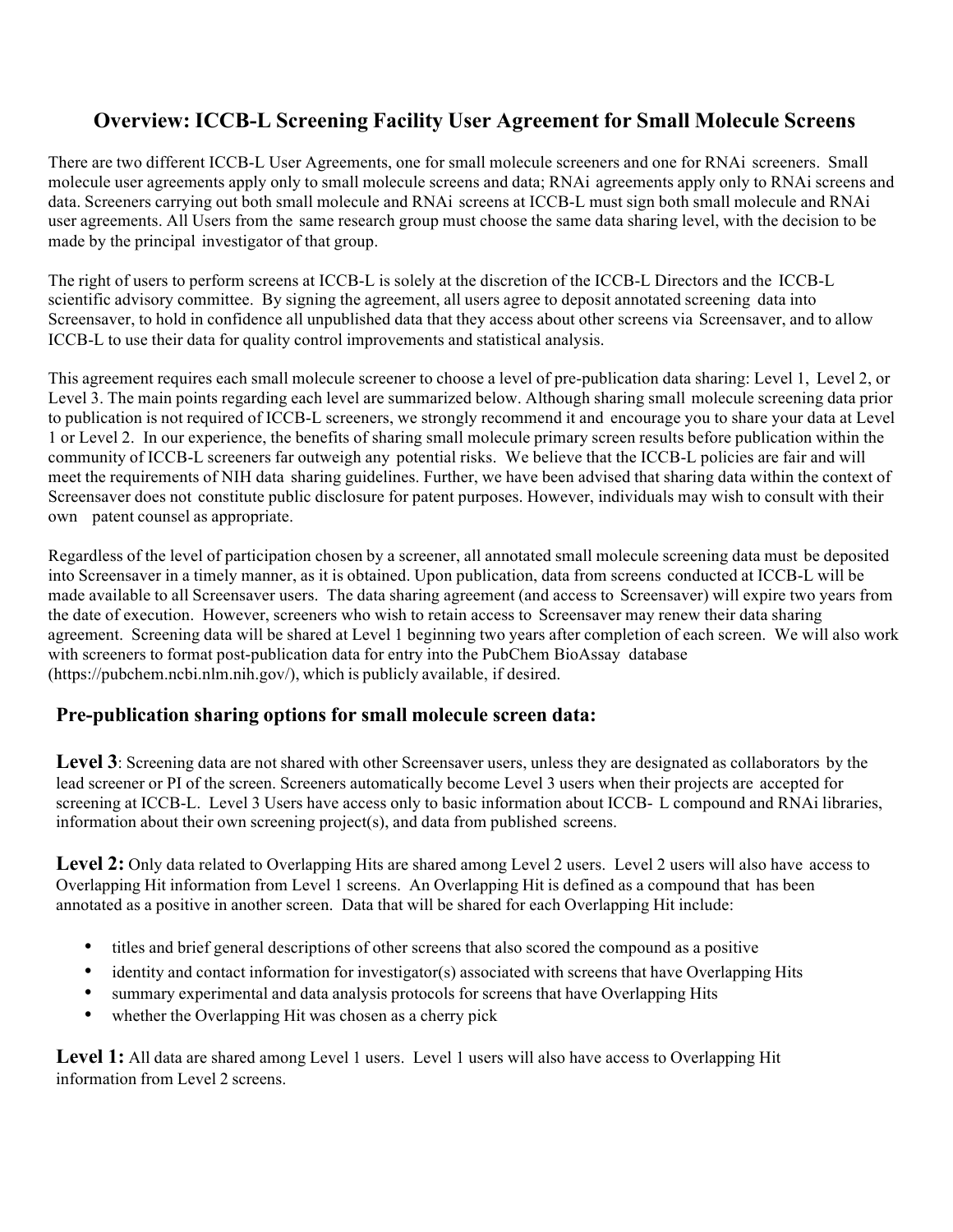Signed forms should be sent to Dr. Jennifer Smith at the address below. Electronic copies are preferred if possible.

Jennifer Smith, Ph.D. Seeley Mudd 604, Harvard Medical School, 250 Longwood Avenue Boston, MA 02115 USA jennifer\_smith@hms.harvard.edu 617-432-5735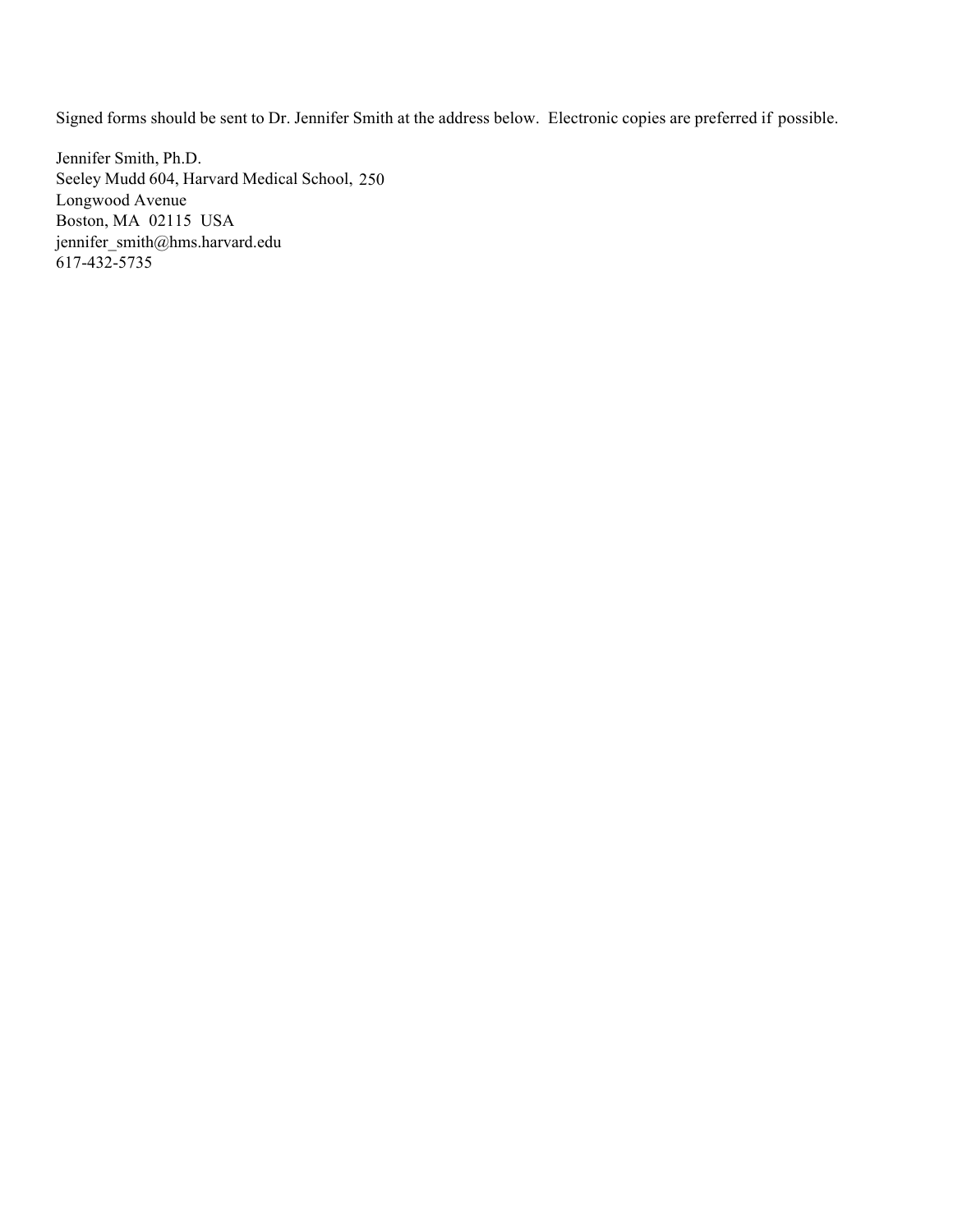# **ICCB-Longwood Screening Facility User Agreement Small Molecule Screens**

This User Agreement will govern the use by *[insert name of investigator]* ("You" or "User") of the ICCB-Longwood Screening Facility and Your access to screening data generated at the facility by other users. More information about ICCB-Longwood (ICCB-L) can be found at https://iccb.med.harvard.edu.

ICCB-L is a screening facility that serves a community of scientists. The data that each user generates in his or her screening project(s) at ICCB-L may be useful to other users, and ICCB-L and the NIH support the broad sharing of such data to benefit the overall scientific community and to accelerate scientific discovery. This User Agreement creates a mechanism for You to have access to information deposited by other ICCB-L users into the internal, non-public ICCB-L database (called "Screensaver" and further described on the ICCB-Longwood website), and for other users to have access to the information that You deposit, at the applicable data access/sharing level described below. Along with executing this User Agreement, You must choose one of the data access/sharing levels indicated below by initialing in the corresponding place.

## **0. General**

**0.1.** You acknowledge that the information You deposit into Screensaver may be used by ICCB-L for quality control improvements and statistical analysis (e.g., how often a specific compound has been identified as a positive, and whether it displays undesirable properties). You agree that such statistical analysis may be made public at any time by ICCB-L, provided that the details of Your screening approach and the specific structures of Your hits are not released other than as permitted under the data access/sharing level You choose above. ICCB-L will do its best to inform You when information abstracted from Your screen(s) is made public.

**0.2.** You agree to hold in confidence all data to which You gain access under this User Agreement until, and then only to the extent that, such data are publicly available or You have obtained express written consent to publish or otherwise publicly disclose such data from the user who deposited such data. The purpose of this requirement is to avoid having the deposition of data into Screensaver constitute a public disclosure so that those who deposit data, including You, can preserve their ability to patent the results of their work if they so choose. You understand that You may discuss such data with members of Your laboratory, but only if You first require them to sign a confidentiality agreement that prohibits them from sharing such data with others until they are publicly available. If You do obtain express written consent to publish or publicly disclose another user's unpublished data, You will acknowledge such user appropriately. In addition, You will notify the ICCB-L Directors if work You performed in the ICCB-L facility results in a publication, and You will formally acknowledge the contribution made by ICCB-L and, if appropriate, specific ICCB-L personnel.

**0.3.** You agree to acknowledge the support of 'the ICCB-Longwood Screening Facility at Harvard Medical School' in publications arising from your use of the facility. If an ICCB-L member has made an important intellectual contribution to the project, as determined by generally accepted criteria for academic collaborations, then that person should be considered for authorship on the publication. If your project was supported by a grant that also directly supports the ICCB-L, please consult the ICCB-L Directors regarding the appropriate grant citation.

**0.4.** Your right to perform screens at ICCB-L is solely at the discretion of the ICCB-L Directors and the ICCB-L scientific advisory committee. The Directors will have the right to limit Your access to ICCB-L facilities and technical support to that which is required to perform scope of work contained in Your proposal(s) and approved by the Directors and the scientific advisory committees. In the event of a disagreement as to the scope and/or duration of such work, You may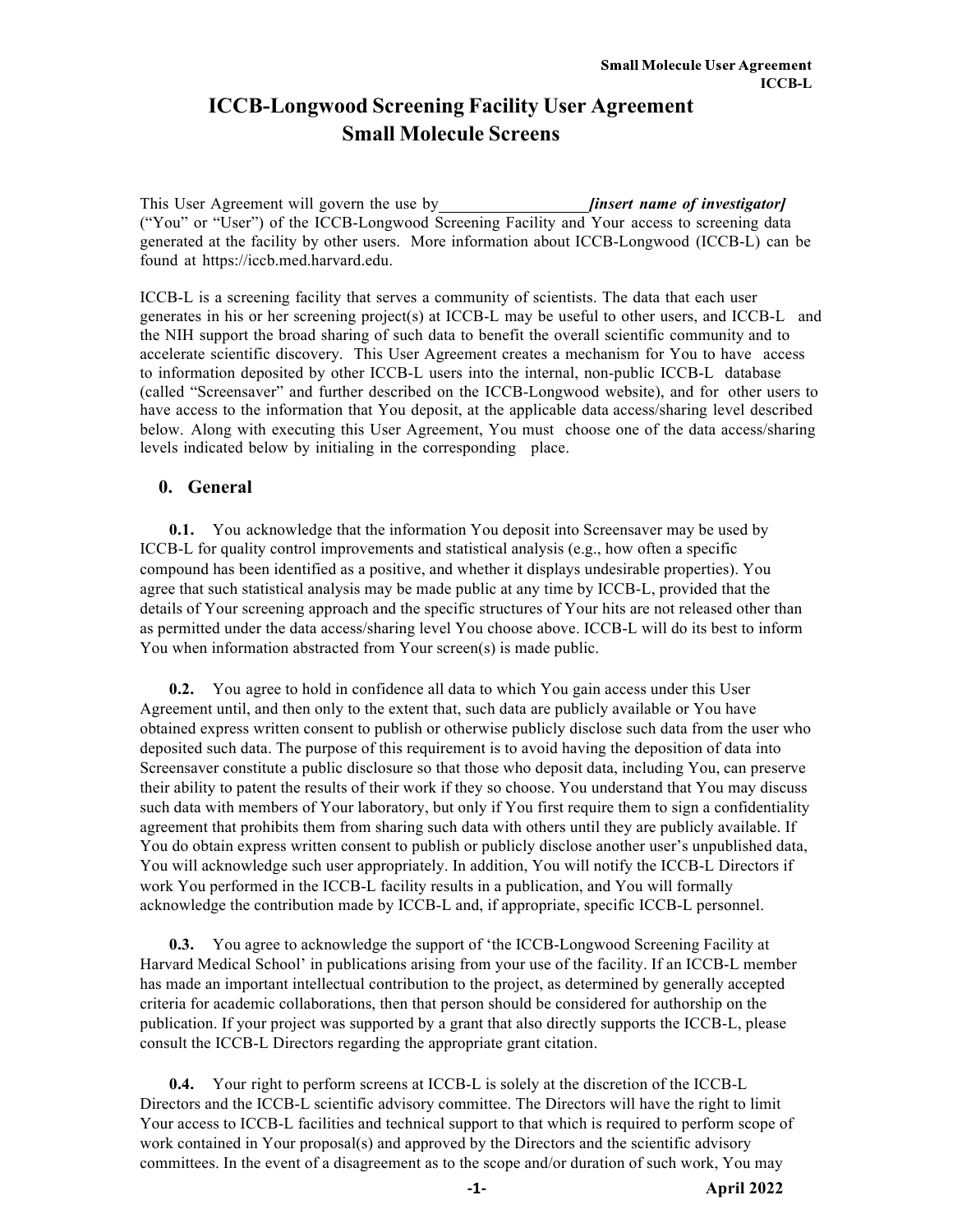discuss the matter with the Directors and the scientific advisory committees, who then will make a binding decision as to the extent of Your permitted use of ICCB-L facilities.

**0.5.** You acknowledge that You are aware the ICCB-Longwood screening fees and associated F&A are revised annually based upon the Harvard Fiscal Year (July 1 – June 30). The fee structure is updated on the ICCB-Longwood website as soon as it is available. By signing below, You acknowledge all charges are based on the screening fee at the time of service, not a previously provided estimate or price structure from a previous fiscal year.

**0.6.** If You are not employed by Harvard, You represent that the institution with which you are affiliated is responsible for providing any environmental, health and laboratory safety training required by law or regulation with respect to the work that you intend to conduct at ICCB-L. This training may include, but is not limited to, laboratory safety, biosafety, chemical safety, hazard communication, spill prevention, occupational exposure to bloodborne pathogens, hazardous waste management and personal protective equipment training. By signing below, You and an authorized representative of Your institution acknowledge that You have completed all training applicable to the work that you intend to conduct at ICCB-L.

## **1. Data Access/Sharing**

By signing this User Agreement and using the ICCB-Longwood facility, You are agreeing to deposit *all* information and annotated data with respect to Your screening project(s) conducted at ICCB-L (e.g., screen title(s), screening protocol(s), criteria for defining screening positives, raw data obtained from your screen(s), lists of screening positives, lists of cherry picks) into Screensaver in a timely manner, as such information becomes available, regardless of the data access/sharing level that You choose. For the purposes of this document, the term "annotated data" refers to screening data that have been analyzed by the screener and resubmitted to ICCB-L along with the screen experimental protocol, lists of screening positives, and a description of how compounds were defined as positives in the screen.

We encourage (but do not require) You to deposit Your published screening data into public databases such as PubChem BioAssay (https://pubchem.ncbi.nlm.nih.gov/). We can work with You to facilitate the PubChem deposition process.

All Users from the same research group must choose the same data sharing level, with the decision to be made by the principal investigator of that group.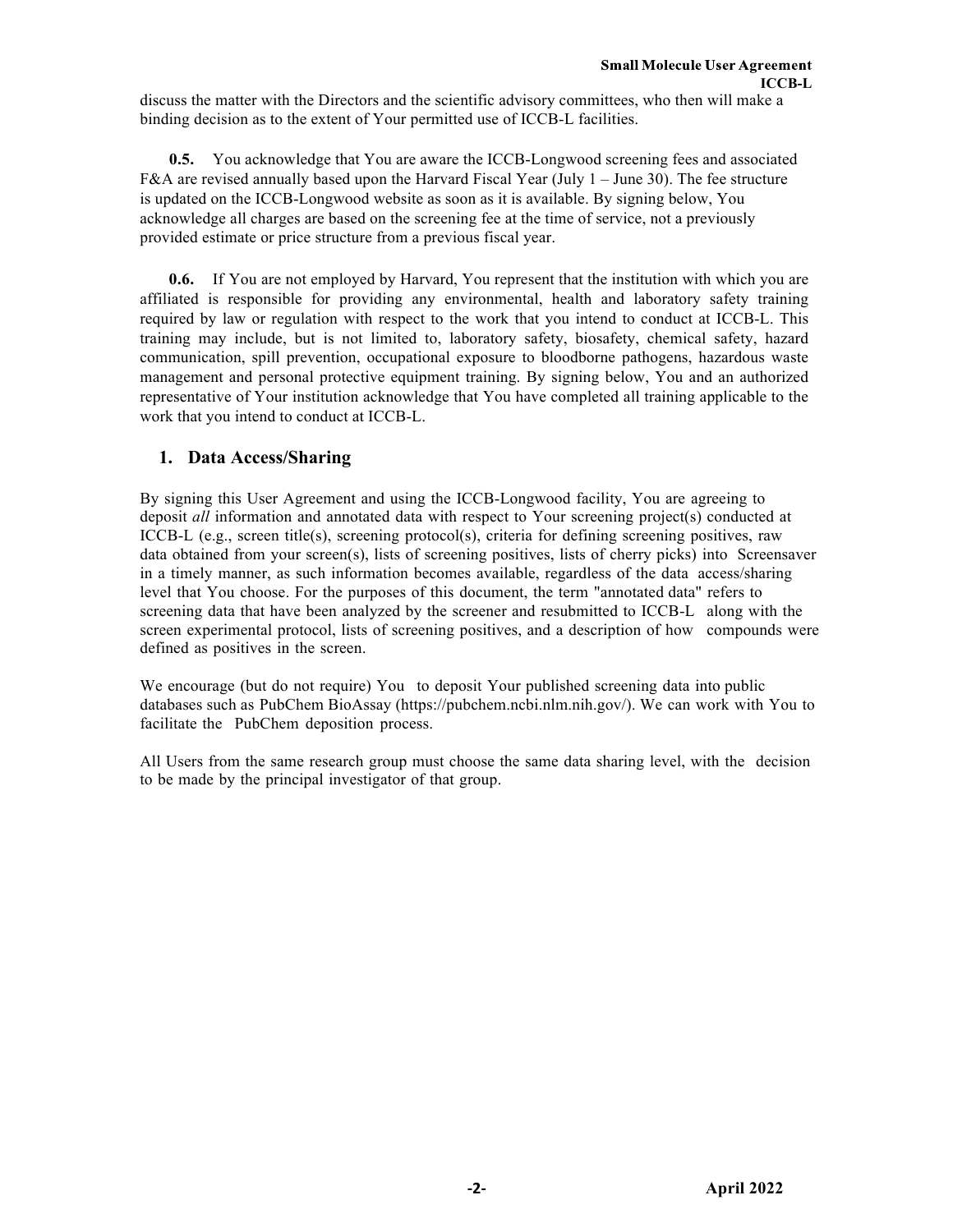## **1.1. Level 1 Small Molecule User** *[initial here if You choose to be a Level 1 User once You have deposited Your annotated small molecule screening data into Screensaver]*

**(a) Level 1 User Option.** If You choose this option, Your Level 1 User status will be activated when you begin to deposit annotated small molecule screening data into Screensaver (or immediately if You deposited annotated screening data into Screensaver under a User Agreement that expired within the 6 months prior to the date You renew your access to the ICCB- L facility by signing this User Agreement). Prior to then, you automatically will be a Level 3 User, as specified in Section 1.3 below.

**(b) Level 1 User Data Access Rights.** A Level 1 User may access all data (including raw data and lists of positives) associated with screens conducted at ICCB-L by other Level 1 Users. In addition, a Level 1 user may access all of the information described in Section 1.2(b) from screens conducted at ICCB-L by Level 2 Users.

**(c) Level 1 User Data Sharing Obligations.** All screening data that have been published by Level 1 Users will be made available to all ICCB-L users. In addition, all data (including raw data and lists of positives) associated with unpublished screens that a Level 1 User conducted at ICCB-L will be made available to all other Level 1 Users. Also, all of the information described in Section 1.2(b) from screens on compounds that a Level 1 User conducted at ICCB-L will be made available to all Level 2 Users who have Overlapping Hits (as defined below in Section 1.2(b)) with such compounds.

**(d) Changing Your Level 1 User Status.** After electing to be a Level 1 User, if you wish to change your status, you must provide a written request and justification to the ICCB- L Directors and the ICCB-L scientific advisory committee, which will have sole, binding discretion in approving or denying Your request. If the scientific advisory committee decides to approve Your request, all data (including raw data and lists of positives) associated with screens that You conducted at ICCB-L while You were a Level 1 User will remain available to all other Level 1 Users.

## **1.2. Level 2 Small Molecule User** *[initial here if You choose to be a Level 2 User once You have deposited Your annotated small molecule screening data into Screensaver]*

**(a) Level 2 User Option.** If You choose this option, Your Level 2 User status will be activated when you begin to deposit annotated small molecule screening data into Screensaver (or immediately if You deposited annotated screening data into Screensaver under a User Agreement that expired within the 6 months prior to the date You renew your access to the ICCB-L facility by signing this User Agreement). Prior to then, you automatically will be a Level 3 User, as specified in Section 1.3 below.

**(b) Level 2 User Data Access Rights.** A Level 2 User may access the titles of all Level 0, 1 and 2 screens in Screensaver, the names of the associated investigators, and data associated with published screens. In addition, a Level 2 User may access the following types of information in Screensaver, but only with respect to compounds that such Level 2 User has annotated as "positive" in a screen that he or she conducted at ICCB-L ("Overlapping Hits"):

(i) whether the positive compound also scored as a positive in other screens ("Overlapping Hit"), including information on hit strength, whether the Overlapping Hit was chosen as a cherry pick, and whether the cherry pick was confirmed as a positive;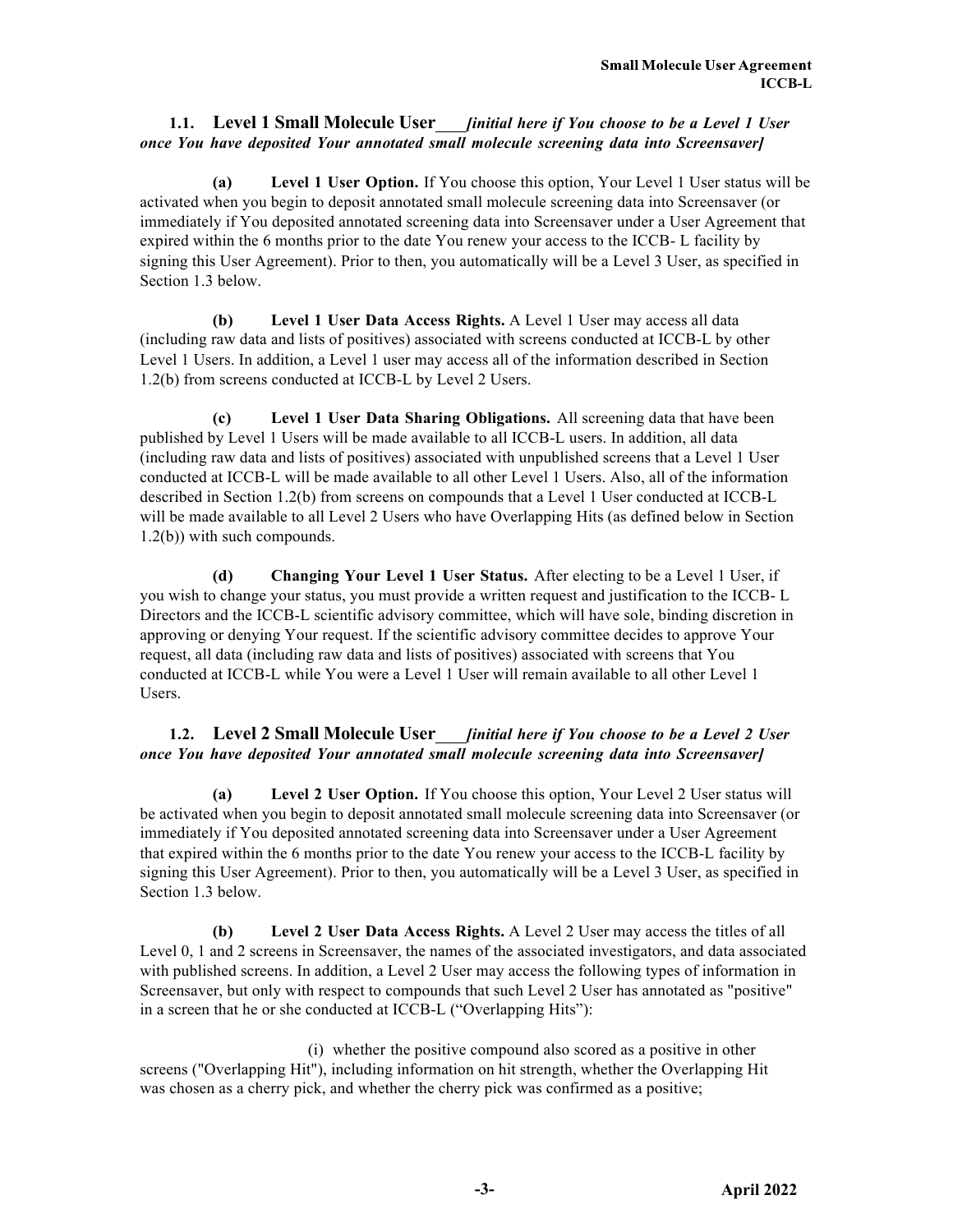(ii) titles and brief general descriptions of screens that also scored the compound as a positive ("Hit Overlap Screens);

(iii) identity and contact information for investigator(s) associated with Hit Overlap Screens; and

(iv) summary experimental and data analysis protocols ('publishable protocol') for Hit Overlap Screens, to help with interpretation of the relevance of the overlapping hit list provided.

**(c) Level 2 User Data Sharing Obligations.** All screening data that have been published by Level 2 Users will be made available to all ICCB-L users. In addition, the titles of all screens conducted at ICCB-L by a Level 2 User, along with the fact that he or she is the associated investigator, will be made available to all other Level 2 Users and all Level 1 Users. Also, all of the information described in Section 1.2(b) from screens on compounds that a Level 2 User conducted at ICCB-L will be made available to all other Level 2 Users and all Level 1 Users who have Overlapping Hits for such compounds. Finally, all data (including raw data and lists of positives) associated with each screen that a Level 2 User conducted at ICCB-L will be made available to all Level 1 Users two years after completion of such screen, even if such screen is unpublished; provided, however, that a Level 2 User may seek a delay of such obligation by providing a written justification for such delay to the ICCB-L scientific advisory committee.

**(d) Changing Your Level 2 User Status to Level 1 User Status.** After electing to be a Level 2 User, you may choose to change Your status to that of a Level 1 User upon written notification to the ICCB-L Directors. If you do so, the data (including raw data and lists of positives) associated with screens that You conducted at ICCB-L while You were a Level 2 User will become available to all Level 1 Users.

**(e) Changing Your Level 2 User Status to Level 3 User Status.** After electing to be a Level 2 User, if you wish to change your status to that of a Level 3 User, you must provide a written request and justification to the ICCB-L Directors and the ICCB-L scientific advisory committee, which will have sole, binding discretion in approving or denying Your request. If the advisory committee decides to approve Your request, all data (including raw data and lists of positives) associated with screens that You conducted at ICCB-L while You were a Level 2 User will remain available to all other Level 2 Users as specified in this Section 1.2.

## **1.3. Level 3 User** *[initial here if You choose to remain a Level 3 User after You have deposited Your annotated small molecule screening data into Screensaver***]**

**(a) Level 3 User Option.** You will automatically become a Level 3 User when you initiate a screening project at ICCB-L. If You initial above, You will remain a Level 3 User after You have deposited annotated small molecule screening data into Screensaver. This data access/sharing level is appropriate to choose if You do not wish to share Your non-published screen-specific information with other ICCB-L users.

**(b) Level 3 User Data Access Rights.** A Level 3 User may access only the following types of information in Screensaver: (i) names, structure information, molecular masses and formulas, and PubChem and ChemBank IDs for small molecule reagents; (ii) gene names, EntrezGene IDs and symbols, GenBank accession numbers, and species name for RNA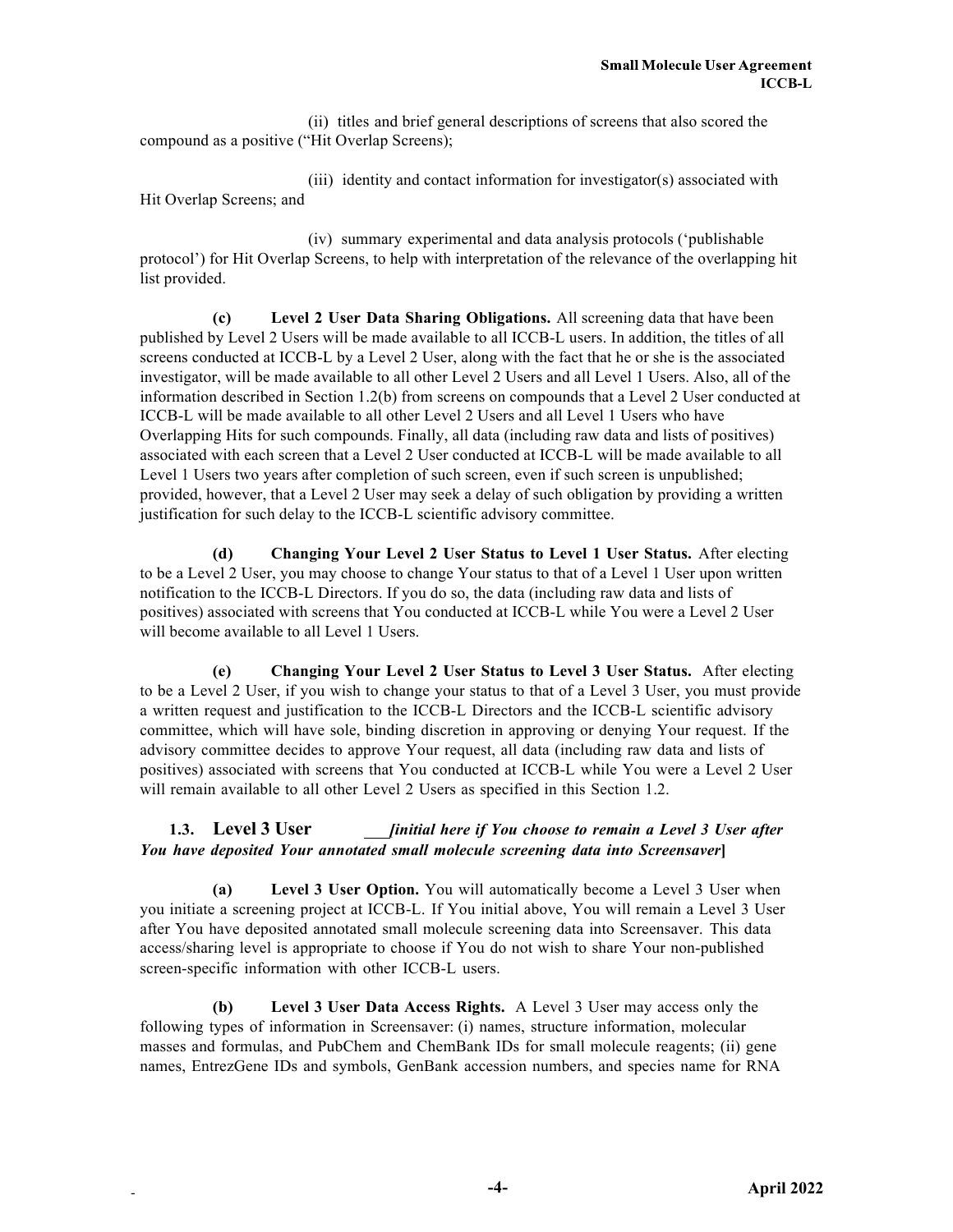silencing reagents; (iii) vendor information; and (iv) data associated with published small molecule screens.

**(c) Level 3 User Data Sharing Obligations.** All screening data that have been published by Level 3 Users will be made available to all ICCB-L users. In addition, all data (including raw data and lists of positives) associated with each screen that a Level 3 User conducted at ICCB-L will be made available to all Level 1 Users two years after completion of such screen, even if such screen is unpublished; provided, however, that a Level 3 User may seek a delay of such obligation by providing a written request and justification for such delay to the ICCB-L scientific advisory committee, which will have sole, binding discretion in approving or denying such request. Similarly, two years after completion of a screen, Overlapping Hit data (as defined above in Section 1.2(b)) associated with each screen that a Level 3 User conducted will be made available to all Level 2 Users who have Overlapping Hits with those compounds. The completion date of an individual screen is the date of the last library screening activity at ICCB-L.

**(d) Changing Your Level 3 User Status to Level 1 or Level 2 User Status.** After electing to be a Level 3 User, you may choose to change Your status to that of a Level 1 or Level 2 User upon written notification to the ICCB-L Directors. If you do so, the data (including raw data and lists of positives) associated with screens that You conducted at ICCB-L while You were a Level 3 User will become available to all Level 1 Users and/or Level 2 Users, as applicable, as specified above.

## **2. Additional points**

**2.1.** ICCB-L PROCEDURES, METHODS, DATABASES AND TOOLS ARE LIMITED IN PURPOSE AND ARE EXPERIMENTAL. HARVARD EXPRESSLY DISCLAIMS ANY AND ALL IMPLIED OR EXPRESS WARRANTIES AND MAKES NO EXPRESS OR IMPLIED WARRANTIES OF MERCHANTABILITY OR FITNESS FOR ANY PARTICULAR PURPOSE OF SUCH PROCEDURES, METHODS, DATABASES AND TOOLS OR ANY ASSISTANCE, EQUIPMENT OR INFORMATION SUPPLIED BY HARVARD, ICCB-L OR THEIR EMPLOYEES.

**2.2.** You shall be responsible for Your own acts in Your use of ICCB-L facilities, including Your performance of screens at ICCB-L, and Your use of Your screening results and data generated at ICCB-L by other users to which you gain access under this User Agreement. IN NO EVENT SHALL HARVARD, ICCB-L OR THEIR EMPLOYEES BE LIABLE FOR ANY INDIRECT, SPECIAL, PUNITIVE, INCIDENTAL OR CONSEQUENTIAL DAMAGES (INCLUDING, WITHOUT LIMITATION, DAMAGES FOR LOSS OF PROFITS OR EXPECTED SAVINGS OR OTHER ECONOMIC LOSSES, OR FOR INJURY TO PERSONS OR PROPERTY) ARISING OUT OF OR IN CONNECTION WITH THIS AGREEMENT OR ITS SUBJECT MATTER, REGARDLESS OF WHETHER HARVARD OR ICCB-L KNOWS OR SHOULD KNOW OF THE POSSIBILITY OF SUCH DAMAGES. THE AGGREGATE LIABILITY OF HARVARD, ICCB-L AND THEIR EMPLOYEES FOR ALL DAMAGES OF ANY KIND RELATING TO THIS AGREEMENT OR ITS SUBJECT MATTER SHALL NOT EXCEED THE AMOUNT PAID BY YOU OR THE INSTITUTION(S) WITH WHICH YOU ARE AFFILIATED TO HARVARD UNDER THIS AGREEMENT. THE FOREGOING EXCLUSIONS AND LIMITATIONS SHALL APPLY TO ALL CLAIMS AND ACTIONS OF ANY KIND, WHETHER BASED ON CONTRACT, TORT (INCLUDING BUT NOT LIMITED TO NEGLIGENCE), OR ANY OTHER GROUNDS.